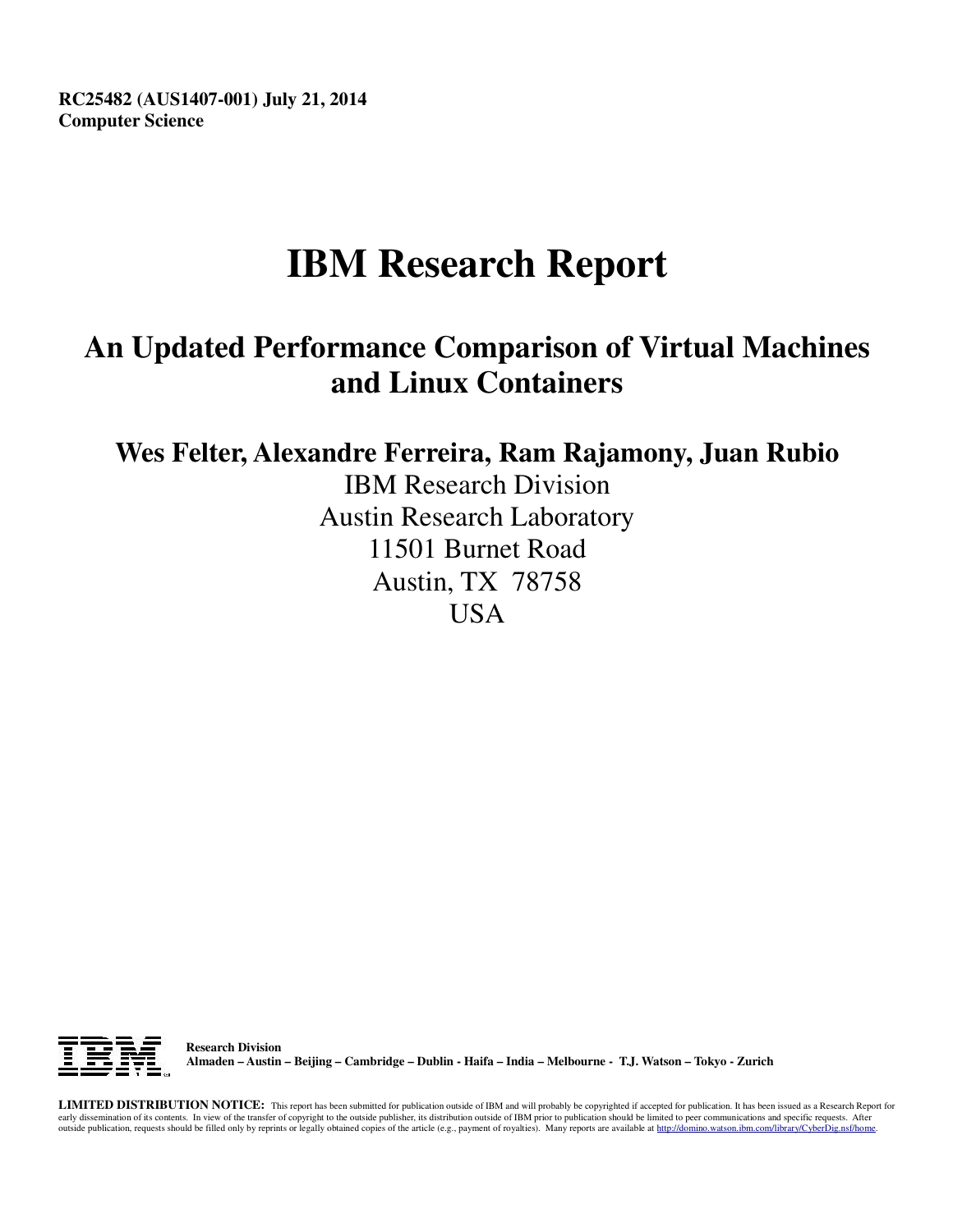# An Updated Performance Comparison of Virtual Machines and Linux Containers

Wes Felter, Alexandre Ferreira, Ram Rajamony, Juan Rubio IBM Research, Austin, TX {wmf, apferrei, rajamony, rubioj}@us.ibm.com

*Abstract*—Cloud computing makes extensive use of virtual machines (VMs) because they permit workloads to be isolated from one another and for the resource usage to be somewhat controlled. However, the extra levels of abstraction involved in virtualization reduce workload performance, which is passed on to customers as worse price/performance. Newer advances in container-based virtualization simplifies the deployment of applications while continuing to permit control of the resources allocated to different applications.

In this paper, we explore the performance of traditional virtual machine deployments, and contrast them with the use of Linux containers. We use a suite of workloads that stress CPU, memory, storage, and networking resources. We use KVM as a representative hypervisor and Docker as a container manager. Our results show that containers result in equal or better performance than VMs in almost all cases. Both VMs and containers require tuning to support I/O-intensive applications. We also discuss the implications of our performance results for future cloud architectures.

#### I. INTRODUCTION

Virtual machines are used extensively in cloud computing. In particular, the state-of-the-art in Infrastructure as a Service (IaaS) is largely synonymous with virtual machines. Cloud platforms like Amazon EC2 make VMs available to customers and also run services like databases inside VMs. Many Platform as a Servive (PaaS) and Software as a Service (SaaS) providers are built on IaaS with all their workloads running inside VMs. Since virtually all cloud workloads are currently running in VMs, VM performance is a crucial component of overall cloud performance. Once a hypervisor has added overhead, no higher layer can remove it. Such overheads then become a pervasive tax on cloud workload performance. There have been many studies showing how VM execution compares to native execution [\[30,](#page-10-0) [33\]](#page-10-1) and such studies have been a motivating factor in generally improving the quality of VM technology  $[25, 31]$  $[25, 31]$ .

Container-based virtualization presents an interesting alternative to virtual machines in the cloud [\[46\]](#page-11-0). Virtual Private Server providers, which may be viewed as a precursor to cloud computing, have used containers for over a decade but many of them switched to VMs to provide more consistent performance. Although the concepts underlying containers such as namespaces are well understood [\[34\]](#page-10-4), container technology languished until the desire for rapid deployment led PaaS providers to adopt and standardize it, leading to a renaissance in the use of containers to provide isolation and resource control. Linux is the preferred operating system for the cloud due to its zero price, large ecosystem, good hardware support, good performance, and reliability. The kernel namespaces feature needed to implement containers in Linux has only become mature in the last few years since it was first discussed [\[17\]](#page-10-5). Within the last two years, Docker  $[45]$  has emerged as a standard runtime, image format, and build system for Linux containers.

This paper looks at two different ways of achieving resource control today, viz., containers and virtual machines and compares the performance of a set of workloads in both environments to that of natively executing the workload on hardware. In addition to a set of benchmarks that stress different aspects such as compute, memory bandwidth, memory latency, network bandwidth, and I/O bandwidth, we also explore the performance of two real applications, viz., Redis and MySQL on the different environments.

Our goal is to isolate and understand the overhead introduced by virtual machines (specifically KVM) and containers (specifically Docker) relative to non-virtualized Linux. We expect other hypervisors such as Xen, VMware ESX, and Microsoft Hyper-V to provide similar performance to KVM given that they use the same hardware acceleration features. Likewise, other container tools should have equal performance to Docker when they use the same mechanisms. We do not evaluate the case of containers running inside VMs or VMs running inside containers because we consider such double virtualization to be redundant (at least from a performance perspective). The fact that Linux can host both VMs and containers creates the opportunity for an apples-to-apples comparison between the two technologies with fewer confounding variables than many previous comparisons.

We make the following contributions:

- We provide an up-to-date comparison of native, container, and virtual machine environments using recent hardware and software across a cross-section of interesting benchmarks and workloads that are relevant to the cloud.
- We identify the primary performance impact of current virtualization options for HPC and server workloads.
- We elaborate on a number of non-obvious practical issues that affect virtualization performance.
- We show that containers are viable even at the scale of an entire server with minimal performance impact.

The rest of the paper is organized as follows. Section  $\Pi$  describes Docker and KVM, providing necessary background to understanding the remainder of the paper. Section [III](#page-3-0) describes and evaluates different workloads on the three environments. We review related work in Section [IV,](#page-9-0) and finally, Section [V](#page-9-1) concludes the paper.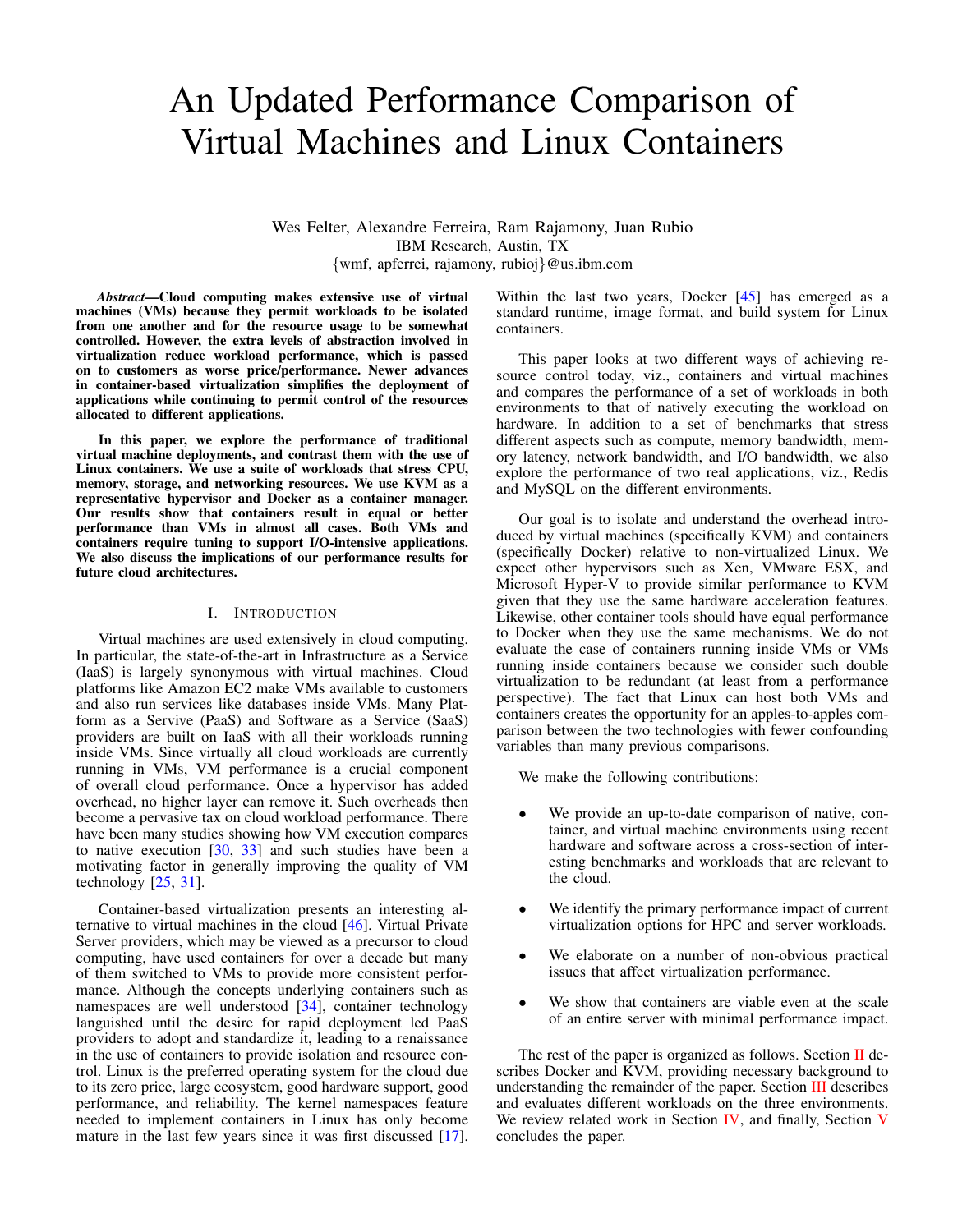#### II. BACKGROUND

#### <span id="page-2-0"></span>*A. Motivation and requirements for cloud virtualization*

Unix traditionally does not strongly implement the *principle of least privilege*, viz., "Every program and every user of the system should operate using the least set of privileges necessary to complete the job." and the *least common mechanism* principle, viz., "Every shared mechanism ... represents a potential information path between users and must be designed with great care to be sure it does not unintentionally compromise security." [\[42\]](#page-11-2). Most objects in Unix, including the filesystem, processes, and the network stack are globally visible to all users.

A problem caused by Unix's shared global filesystem is the lack of *configuration isolation*. Multiple applications can have conflicting requirements for system-wide configuration settings. Shared library dependencies can be especially problematic since modern applications use many libraries and often different applications require different versions of the same library. When installing multiple applications on one operating system the cost of system administration can exceed the cost of the software itself.

These weaknesses in common server operating systems have led administrators and developers to simplify deployment by installing each application on a separate OS copy, either on a dedicated server or in a virtual machine. Such isolation reverses the status quo compared to a shared server with explicit action required for sharing any code, data, or configuration between applications.

Irrespective of the environment, customers want to get the performance they are paying for. Unlike enterprise consolidation scenarios where the infrastructure and workload are owned by the same company, in IaaS and PaaS there is an armslength relationship between the provider and the customer. This makes it difficult to resolve performance anomalies, so \*aaS providers usually provision fixed units of capacity (CPU cores and RAM) with no oversubscription. A virtualization system needs to enforce such *resource isolation* to be suitable for cloud infrastructure use.

#### *B. KVM*

Kernel Virtual Machine (KVM) [\[25\]](#page-10-2) is a feature of Linux that allows Linux to act as a type 1 hypervisor  $[36]$ , running an unmodified guest operating system (OS) inside a Linux process. KVM uses hardware virtualization features in recent processors to reduce complexity and overhead; for example, Intel VT-x hardware eliminates the need for complex ring compression schemes that were pioneered by earlier hypervisors like Xen [\[9\]](#page-10-7) and VMware [\[8\]](#page-10-8). KVM supports both emulated I/O devices through QEMU [\[16\]](#page-10-9) and paravirtual I/O devices using virtio  $[40]$ . The combination of hardware acceleration and paravirtual I/O is designed to reduce virtualization overhead to very low levels [\[31\]](#page-10-3). KVM supports live migration, allowing physical servers or even whole data centers to be evacuated for maintenance without disrupting the guest OS [\[14\]](#page-10-11). KVM is also easy to use via management tools such as libvirt  $[18]$ .

Because a VM has a static number of virtual CPUs (vCPUs) and a fixed amount of RAM, its resource consumption is naturally bounded. A vCPU cannot use more than one real CPU worth of cycles and each page of vRAM maps to at most one page of physical RAM (plus the nested page table).

KVM can resize VMs while running by "hotplugging" and "ballooning" vCPUs and vRAM, although this requires support from the guest operating system and is rarely used in the cloud.

Because each VM is a process, all normal Linux resource management facilities such as scheduling and cgroups (described in more detail later) apply to VMs. This simplifies implementation and administration of the hypervisor but complicates resource management inside the guest OS. Operating systems generally assume that CPUs are always running and memory has relatively fixed access time, but under KVM vCPUs can be descheduled without notification and virtual RAM can be swapped out, causing performance anomalies that can be hard to debug. VMs also have two levels of allocation and scheduling: one in the hypervisor and one in the guest OS. Many cloud providers eliminate these problems by not overcommitting resources, pinning each vCPU to a physical CPU, and locking all virtual RAM into real RAM. (Unfortunately, OpenStack has not yet enabled vCPU pinning, leading to uneven performance compared to proprietary public clouds.) This essentially eliminates scheduling in the hypervisor. Such fixed resource allocation also simplifies billing.

VMs naturally provide a certain level of isolation and security because of their narrow interface; the only way a VM can communicate with the outside world is through a limited number of hypercalls or emulated devices, both of which are controlled by the hypervisor. This is not a panacea, since a few hypervisor privilege escalation vulnerabilities have been discovered that could allow a guest OS to "break out" of its VM "sandbox".

While VMs excel at isolation, they add overhead when sharing data between guests or between the guest and hypervisor. Usually such sharing requires fairly expensive marshaling and hypercalls. In the cloud, VMs generally access storage through emulated block devices backed by image files; creating, updating, and deploying such disk images can be time-consuming and collections of disk images with mostlyduplicate contents can waste storage space.

#### *C. Linux containers*

Rather than running a full OS on virtual hardware, container-based virtualization modifies an existing OS to provide extra isolation. Generally this involves adding a container ID to every process and adding new access control checks to every system call. Thus containers can be viewed as another level of access control in addition to the user and group permission system. In practice, Linux uses a more complex implementation described below.

Linux containers are a concept built on the *kernel namespaces* feature, originally motivated by difficulties in dealing with high performance computing clusters [\[17\]](#page-10-5). This feature, accessed by the clone() system call, allows creating separate instances of previously-global namespaces. Linux implements filesystem, PID, network, user, IPC, and hostname namespaces. For example, each filesystem namespace has its own root directory and mount table, similar to chroot() but more powerful.

Namespaces can be used in many different ways, but the most common approach is to create an isolated container that has no visibility or access to objects outside the container. Processes running inside the container appear to be running on a normal Linux system although they are sharing the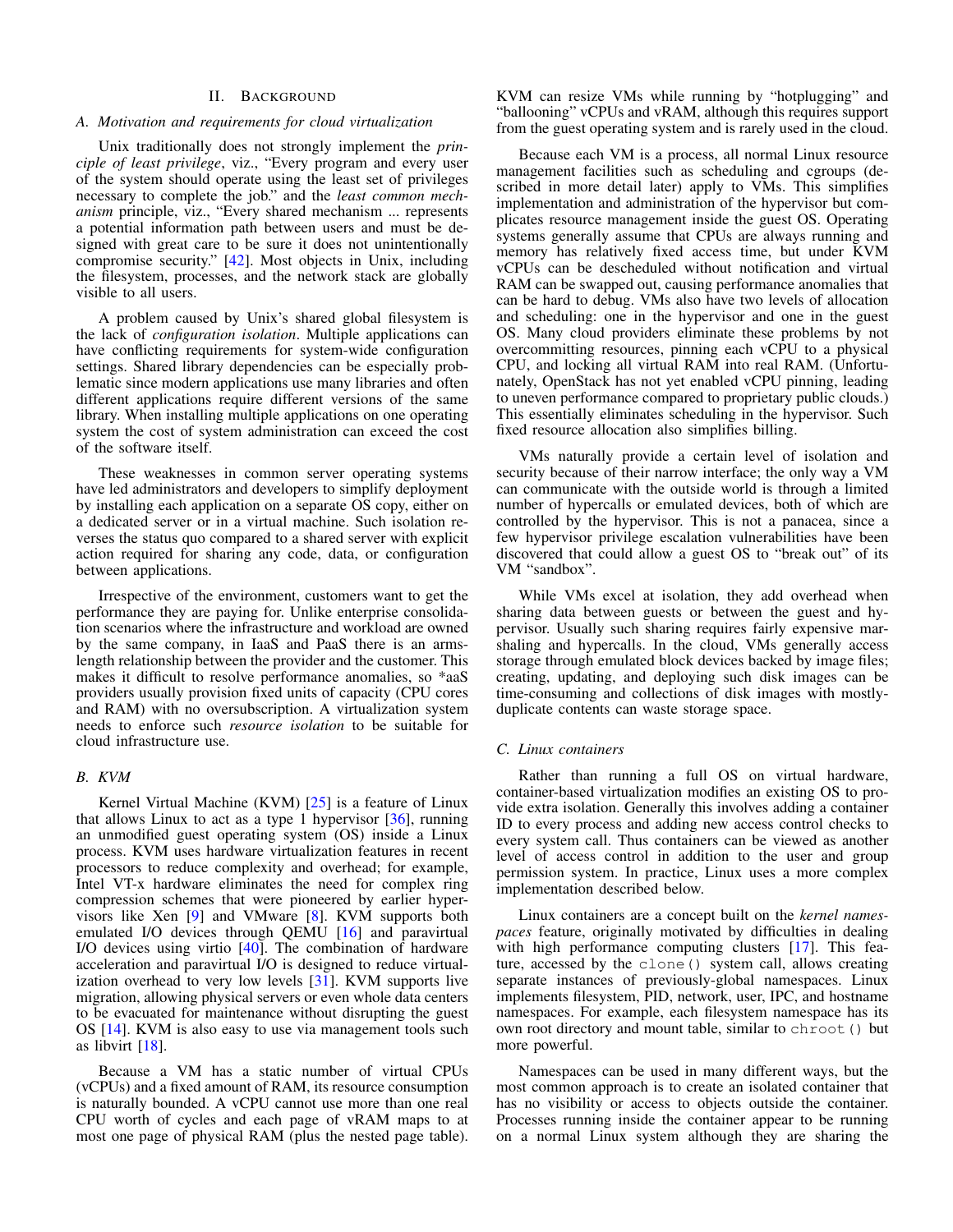underlying kernel with processes located in other namespaces. Containers can nest hierarchically [\[19\]](#page-10-13), although this capability has not been much explored.

Unlike a VM which runs a full operating system, a container can contain as little as a single process. A container that behaves like a full OS and runs init, inetd, sshd, syslogd, cron, etc. is called a *system container* while one that only runs an application is called an *application container*. Both types are useful in different circumstances. Since an application container does not waste RAM on redundant management processes it generally consumes less RAM than an equivalent system container or VM. Application containers generally do not have separate IP addresses, which can be an advantage in environments of address scarcity.

If total isolation is not desired, it is easy to share some resources among containers. For example, bind mounts allow a directory to appear in multiple containers, possibly in different locations. This is implemented efficiently in the Linux VFS layer. Communication between containers or between a container and the host (which is really just a parent namespace) is as efficient as normal Linux IPC.

The Linux *control groups* (cgroups) subsystem is used to group processes and manage their aggregate resource consumption. It is commonly used to limit the memory and CPU consumption of containers. A container can be resized by simply changing the limits of its corresponding cgroup. Cgroups also provide a reliable way of terminating all processes inside a container. Because a containerized Linux system only has one kernel and the kernel has full visibility into the containers there is only one level of resource allocation and scheduling.

An unsolved aspect of container resource management is the fact that processes running inside a container are not aware of their resource limits [\[27\]](#page-10-14). For example, a process can see all the CPUs in the system even if it is only allowed to run on a subset of them; the same applies to memory. If an application attempts to automatically tune itself by allocating resources based on the total system resources available it may overallocate when running in a resource-constrained container. As containers mature, this limitation is likely to be addressed.

Securing containers tends to be simpler than managing Unix permissions because the container cannot access what it cannot see and thus the potential for accidentally over-broad permissions is greatly reduced. When using user namespaces, the root user inside the container is not treated as root outside the container, adding additional security. The primary type of security vulnerability in containers is system calls that are not namespace-aware and thus can introduce accidental leakage between containers. Because the Linux system call API set is huge, the process of auditing every system call for namespacerelated bugs is still ongoing. Such bugs can be mitigated (at the cost of potential application incompatibility) by whitelisting system calls using seccomp [\[5\]](#page-10-15).

Several management tools are available for Linux containers, including LXC [\[48\]](#page-11-3), systemd-nspawn [\[35\]](#page-10-16), lmctfy [\[49\]](#page-11-4), Warden [\[2\]](#page-10-17), and Docker [\[45\]](#page-11-1). (Some people refer to Linux containers as "LXC", but this causes confusion because LXC is only one of many tools to manage containers). Due to its feature set and ease of use, Docker has rapidly become the standard management tool and image format for containers. A key feature of Docker not present in most other container tools is layered filesystem images, usually powered by AUFS (Another UnionFS) [\[12\]](#page-10-18). AUFS provides a layered stack of filesystems and allows reuse of these layers between containers reducing space usage and simplifying filesystem management. A single OS image can be used as a basis for many containers while allowing each container to have its own overlay of modified files (e.g., app binaries and configuration files). In many cases, Docker container images require less disk space and I/O than equivalent VM disk images. This leads to faster deployment in the cloud since images usually have to be copied over the network to local disk before the VM or container can start.

Although this paper focuses on steady-state performance, other measurements [\[39\]](#page-10-19) have shown than containers can start much faster than VMs (less than 1 second compared to 11 seconds on our hardware) because unlike VMs, containers do not need to boot another copy of the operating system. In theory CRIU [\[1\]](#page-10-20) can perform live migration of containers, but it may be faster to kill a container and start a new one.

#### III. EVALUATION

<span id="page-3-0"></span>Performance has numerous aspects. We focus on the issue of overhead compared to native, non-virtualized execution because it reduces the resources available for productive work. Thus we investigate scenarios where one or more hardware resources are fully utilized and we measure workload metrics like throughput and latency to determine the overhead of virtualization.

All of our tests were performed on an IBM System x3650 M4 server with two 2.4-3.0 GHz Intel Sandy Bridge-EP Xeon E5-2665 processors for a total of 16 cores (plus HyperThreading) and 256 GB of RAM. The two processors/sockets are connected by QPI links making this a non-uniform memory access (NUMA) system. This is a mainstream server configuration that is very similar to those used by popular cloud providers. We used Ubuntu 13.10 (Saucy) 64-bit with Linux kernel 3.11.0, Docker 1.0, QEMU 1.5.0, and libvirt 1.1.1. For consistency, all Docker containers used an Ubuntu 13.10 base image and all VMs used the Ubuntu 13.10 cloud image.

Power management was disabled for the tests by using the performance cpufreq governor. Docker containers were not restricted by cgroups so they could consume the full resources of the system under test. Likewise, VMs were configured with 32 vCPUs and adequate RAM to hold the benchmark's working set. In some tests we explore the difference between stock KVM (similar to a default OpenStack configuration) and a highly-tuned KVM configuration (similar to public clouds like EC2). We use microbenchmarks to individually measure CPU, memory, network, and storage overhead. We also measure two real server applications: Redis and MySQL.

#### *A. CPU—PXZ*

Compression is a frequently used component of cloud workloads. PXZ [\[11\]](#page-10-21) is a parallel lossless data compression utility that uses the LZMA algorithm. We use PXZ 4.999.9beta (build 20130528) to compress enwik9 [\[29\]](#page-10-22), a 1 GB Wikipedia dump that is often used for compression benchmarking. To focus on compression rather than I/O we use 32 threads, the input file is cached in RAM, and the output is piped to /dev/null. We use compression level 2.

Table [I](#page-4-0) shows the throughput of PXZ under different configurations. As expected, native and Docker performance are very similar while KVM is 22% slower. We note that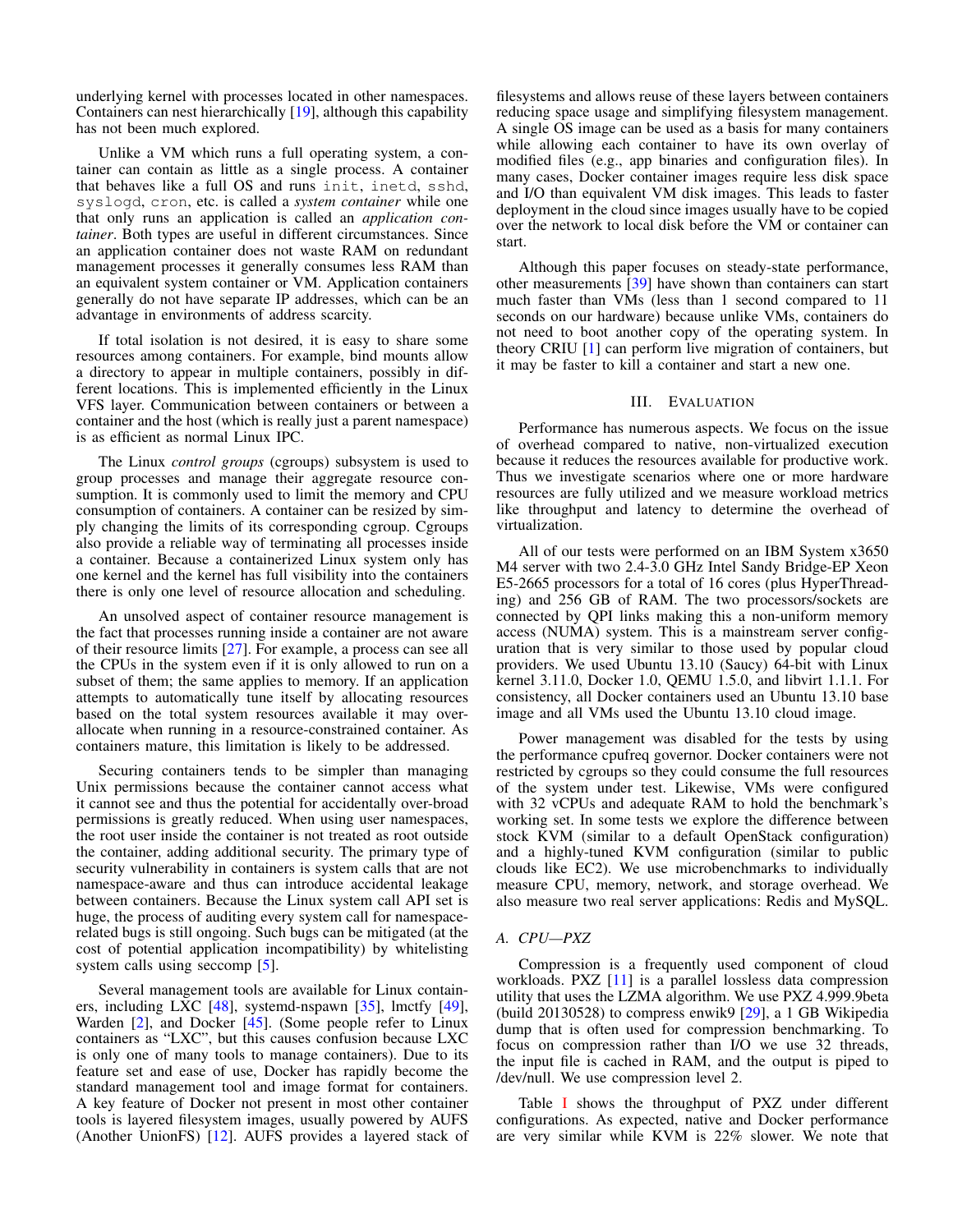<span id="page-4-0"></span>

| Workload            |       | Native                    | Docker                           | KVM-untuned                      | KVM-tuned                    |
|---------------------|-------|---------------------------|----------------------------------|----------------------------------|------------------------------|
| $PXZ$ (MB/s)        |       | 76.2 [ $\pm 0.93$ ]       | 73.5 $(-4%)$ $[\pm 0.64]$        | 59.2 $(-22\%)$ [ $\pm$ 1.88]     | 62.2 (-18%) $[\pm 1.33]$     |
| Linpack (GFLOPS)    |       | 290.8 $[\pm 1.13]$        | 290.9 $(-0\%)$ [ $\pm$ 0.98]     | 241.3 $(-17%)$ $[\pm 1.18]$      | 284.2 $(-2\%)$ [ $\pm$ 1.45] |
| RandomAccess (GUPS) |       | $0.0126$ [ $\pm$ 0.00029] | $0.0124$ (-2%) [ $\pm 0.00044$ ] | $0.0125$ (-1%) [ $\pm 0.00032$ ] |                              |
| Stream $(GB/s)$     | Add   | 45.8 $[\pm 0.21]$         | 45.6 (-0%) [ $\pm$ 0.55]         | 45.0 $(-2\%)$ [ $\pm$ 0.19]      |                              |
|                     | Copy  | 41.3 $[\pm 0.06]$         | 41.2 (-0%) [ $\pm$ 0.08]         | 40.1 $(-3\%)$ [ $\pm$ 0.21]      | Tuned run not warranted      |
|                     | Scale | 41.2 $[\pm 0.08]$         | 41.2 (-0%) [ $\pm$ 0.06]         | 40.0 $(-3\%)$ $[\pm 0.15]$       |                              |
|                     | Triad | 45.6 $[\pm 0.12]$         | 45.6 (-0%) [ $\pm$ 0.49]         | 45.0 $(-1\%)$ $[\pm 0.20]$       |                              |

TABLE I. RESULTS FOR PXZ, LINPACK, STREAM, AND RANDOMACCESS. EACH DATA POINT IS THE ARITHMETIC MEAN OF TEN RUNS. DEPARTURE FROM NATIVE EXECUTION IS SHOW WITHIN PARENTHESES "()". THE STANDARD DEVIATION IS SHOWN WITHIN SQUARE BRACKETS "[]".

tuning KVM by vCPU pinning and exposing cache topology makes little difference to the performance. While further experimentation is required to pinpoint the source of KVM overhead, we suspect it is caused by the extra TLB pressure of nested paging. PXZ may benefit from using large pages.

#### *B. HPC—Linpack*

Linpack solves a dense system of linear equations using an algorithm that carries out LU factorization with partial pivoting [\[21\]](#page-10-23). The vast majority of compute operations are spent in double-precision floating point multiplication of a scalar with a vector and adding the results to another vector. The benchmark is typically based on a linear algebra library that is heavily optimized for the specific machine architecture at hand. We use an optimized Linpack binary (version 11.1.2.005)[\[3\]](#page-10-24) based on the Intel Math Kernel Library (MKL). The Intel MKL is highly adaptive and optimizes itself based on both the available floating point resources (e.g., what form of multimedia operations are available), as well as the cache topology of the system. By default, KVM does not expose topology information to VMs, so the guest OS believes it is running on a uniform 32-socket system with one core per socket.

Table [I](#page-4-0) shows the performance of Linpack on Linux, Docker, and KVM. Performance is almost identical on both Linux and Docker–this is not surprising given how little OS involvement there is during the execution. However, untuned KVM performance is markedly worse, showing the costs of abstracting/hiding hardware details from a workload that can take advantage of it. By being unable to detect the exact nature of the system, the execution employs a more general algorithm with consequent performance penalties. Tuning KVM to pin vCPUs to their corresponding CPUs and expose the underlying cache topology increases performance nearly to par with native.

We expect such behavior to be the norm for other similarly tuned, adaptive executions, unless the system topology is faithfully carried forth into the virtualized environment.

#### *C. Memory bandwidth—Stream*

The STREAM benchmark is a simple synthetic benchmark program that measures sustainable memory bandwidth when

<span id="page-4-1"></span>TABLE II. STREAM COMPONENTS

| Name         | Kernel               | Bytes per<br>iteration | FLOPS per<br>iteration |
|--------------|----------------------|------------------------|------------------------|
| <b>COPY</b>  | $a i =b i $          |                        |                        |
| <b>SCALE</b> | $a[i] = q * b[i]$    | 16                     |                        |
| ADD          | $a[i] = b[i] + c[i]$ | 24                     |                        |
| <b>TRIAD</b> | $= b[i] + q * c[i]$  |                        |                        |

performing simple operations on vectors [\[21\]](#page-10-23). Performance is dominated by the memory bandwidth of the system with the working set engineered to be significantly larger than the caches. The main determinants of performance are the bandwidth to main memory, and to a much lesser extent, the cost of handling TLB misses (which we further reduce using large pages). The memory access pattern is regular and the hardware prefetchers typically latch on to the access pattern and prefetch data before it is needed. Performance is therefore gated by memory *bandwidth* and not *latency*. The benchmark has four components: COPY, SCALE, ADD and TRIAD that are described in Table [II.](#page-4-1)

Table [I](#page-4-0) shows the performance of Stream across the three execution environments. All four components of Stream perform regular memory accesses where once a page table entry is installed in the TLB, all data within the page is accessed before moving on to the next page. Hardware TLB prefetching also works very well for this workload. As a consequence, performance on Linux, Docker, and KVM is almost identical, with the median data exhibiting a difference of only 1.4% across the three execution environments.

#### *D. Random Memory Access—RandomAccess*

The Stream benchmark stresses the memory subsystem in a *regular* manner, permitting hardware prefetchers to bring in data from memory *before* it is used in computation. In contrast, the RandomAccess benchmark [\[21\]](#page-10-23) is specially designed to stress random memory performance. The benchmark initializes a large section of memory as its working set, that is orders of magnitude larger than the reach of the caches or the TLB. Random 8-byte words in this memory section are read, modified (through a simple XOR operation) and written back. The random locations are generated by using a linear feedback shift register requiring no memory operations. As a result, there is no dependency between successive operations permitting multiple independent operations to be in flight through the system. RandomAccess typifies the behavior of workloads with large working sets and minimal computation such as those with in-memory hash tables and in-memory databases.

As with Stream, RandomAccess uses large pages to reduce TLB miss overhead. Because of its random memory access pattern and a working set that is larger than the TLB reach, RandomAccess significantly exercises the hardware page table walker that handles TLB misses. As Table [I](#page-4-0) shows, On our two-socket system, this has the same overheads for both virtualized and non-virtualized environments.

#### *E. Network bandwidth—nuttcp*

We used the nuttcp tool [\[7\]](#page-10-25) to measure network bandwidth between the system under test and an identical machine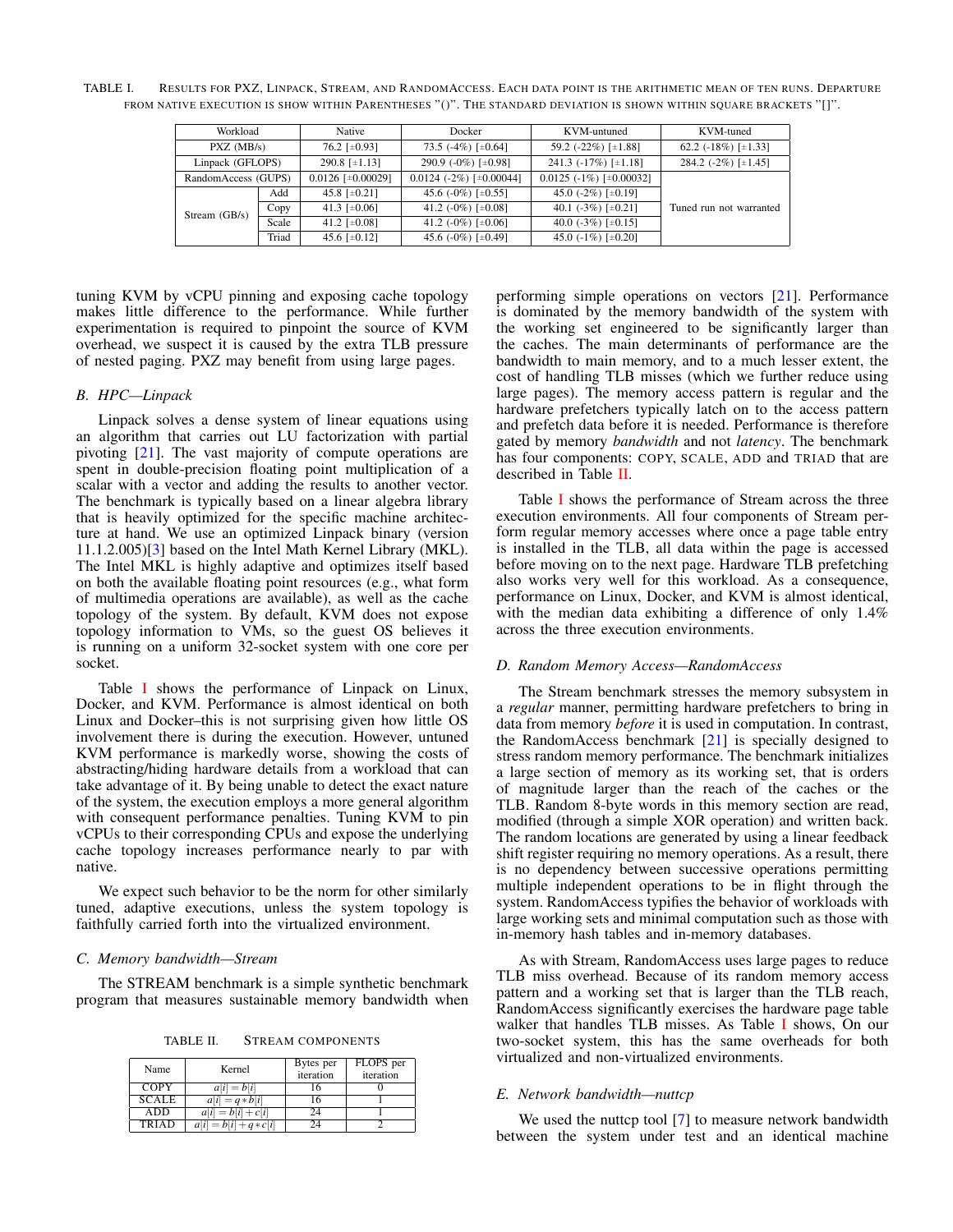connected using a direct 10 Gbps Ethernet link between two Mellanox ConnectX-2 EN NICs. We applied standard network tuning for 10 Gbps networking such as enabling TCP window scaling and increasing socket buffer sizes. As shown in Figure [1,](#page-5-0) Docker attaches all containers on the host to a bridge and connects the bridge to the network via NAT. In our KVM configuration we use virtio and vhost to minimize virtualization overhead.



<span id="page-5-0"></span>Fig. 1. Network configurations

We used nuttcp to measure the goodput of a unidirectional bulk data transfer over a single TCP connection with standard 1500-byte MTU. In the client-to-server case the system under test (SUT) acts as the transmitter and in the server-to-client case the SUT acts as the receiver; it is necessary to measure both directions since TCP has different code paths for send and receive. All three configurations reach 9.3 Gbps in both the transmit and receive direction, very close to the theoretical limit of 9.41 Gbps due to packet headers. Due to segmentation offload, bulk data transfer is very efficient even given the extra layers created by different forms of virtualization. The bottleneck in this test is the NIC, leaving other resources mostly idle. In such an I/O-bound scenario, we determine overhead by measuring the amount of CPU cycles required to transmit and receive data. Figure [2](#page-5-1) shows system-wide CPU utilization for this test, measured using perf stat  $-a$ . Docker's use of bridging and NAT noticeably increases the transmit path length; vhost-net is fairly efficient at transmitting but has high overhead on the receive side. Containers that do not use NAT have identical performance to native Linux. In real network-intensive workloads, we expect such CPU overhead to reduce overall performance.



<span id="page-5-1"></span>Fig. 2. TCP bulk transfer efficiency (CPU cycles/byte)

Historically, Xen and KVM have struggled to provide line-rate networking due to circuitous I/O paths that sent every packet through userspace. This has led to considerable research on complex network acceleration technologies like polling drivers or hypervisor bypass. Our results show that vhost, which allows the VM to communicate directly with the host kernel, solves the network throughput problem in a straightforward way. With more NICs, we expect this server could drive over 40 Gbps of network traffic without using any exotic techniques.

#### *F. Network latency—netperf*

We used the netperf request-response benchmark to measure round-trip network latency using similar configurations as the nuttcp tests in the previous section. In this case the system under test was running the netperf server (netserver) and the other machine ran the netperf client. The client sends a 100 byte request, the server sends a 200-byte response, and the client waits for the response before sending another request. Thus only one transaction is in flight at a time.



<span id="page-5-2"></span>Fig. 3. Network round-trip latency  $(\mu s)$ .

Figure [3](#page-5-2) shows the measured transaction latency for both TCP and UDP variants of the benchmark. NAT, as used in Docker, doubles latency in this test. KVM adds 30µ*s* of overhead to each transaction compared to the non-virtualized network stack, an increase of 80%. TCP and UDP have very similar latency because in both cases a transaction consists of a single packet in each direction. Unlike as in the throughput test, virtualization overhead cannot be amortized in this case.

#### *G. Block I/O—*fio

SAN-like block storage is commonly used in the cloud to provide high performance and strong consistency. To test the overhead of virtualizing block storage, we attached a 20 TB IBM FlashSystem 840 flash SSD to our test server using two 8 Gbps Fibre Channel links to a QLogic ISP2532 based dual-port HBA with dm\_multipath used to combine the two links. We created an  $ext{ext4}$  filesystem on it using default settings. In the native case the filesystem was mounted normally while in the Docker test it was mapped into the container using the  $-v$  option (avoiding AUFS overhead). In the VM case the block device was mapped into the VM using virtio and mounted inside the VM. These configurations are depicted in Figure [4.](#page-6-0) We used fio [\[13\]](#page-10-26) 2.0.8 with the libaio backend in O DIRECT mode to run several tests against a 16 GB file stored on the SSD. USing O DIRECT allows accesses to bypass the OS caches.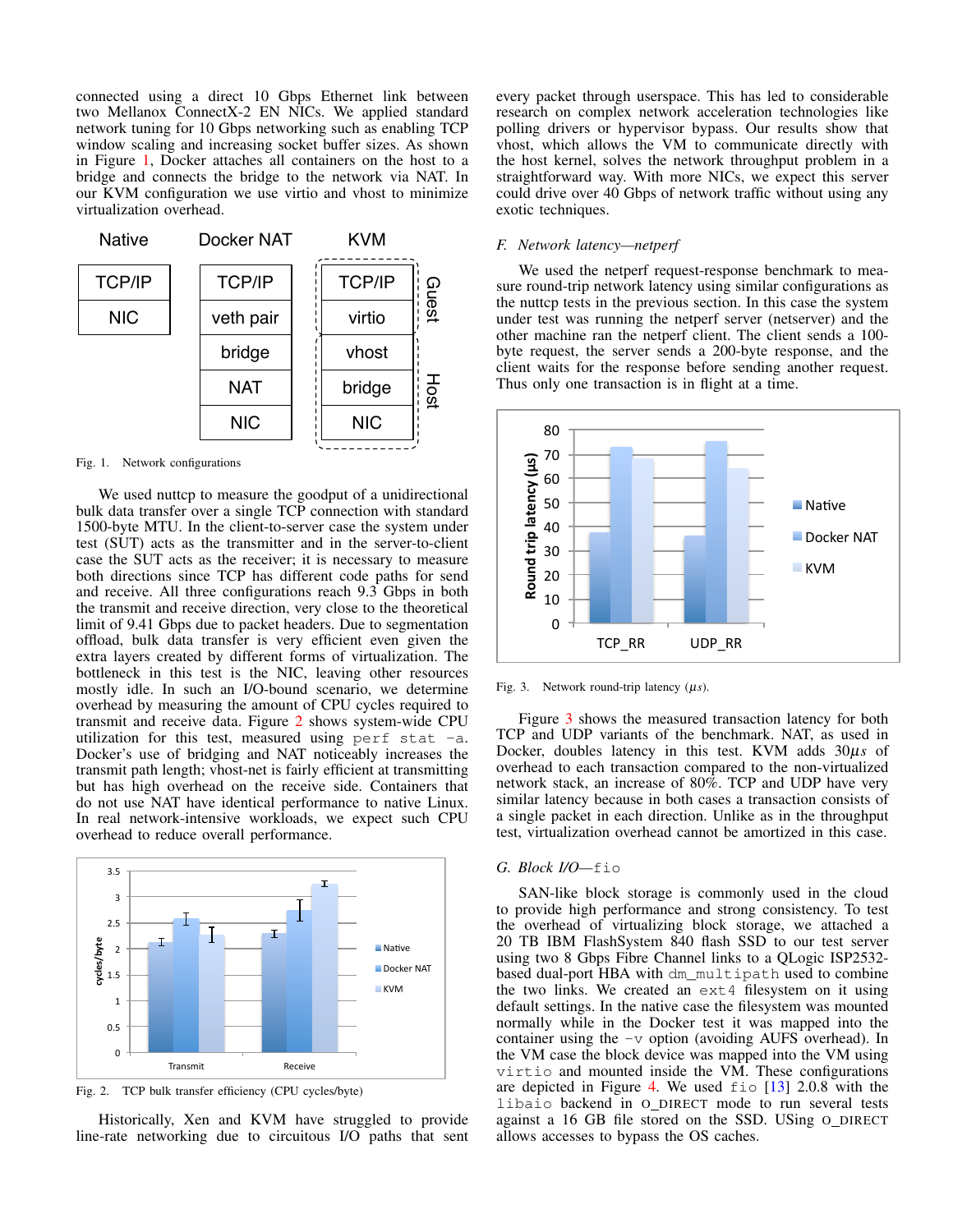

<span id="page-6-0"></span>Fig. 4. Storage configurations used for fio



<span id="page-6-1"></span>Fig. 5. Sequential I/O throughput (MB/s).

Figure [5](#page-6-1) shows sequential read and write performance averaged over 60 seconds using a typical 1 MB I/O size. Docker and KVM introduce negligible overhead in this case, although KVM has roughly four times the performance variance as the other cases. Similar to the network, the Fibre Channel HBA appears to be the bottleneck in this test.

Figure [6](#page-6-2) shows the performance of random read, write and mixed (70% read, 30% write) workloads using a 4 kB block size and concurrency of 128, which we experimentally determined provides maximum performance for this particular SSD. As we would expect, Docker introduces no overhead



<span id="page-6-2"></span>Fig. 6. Random I/O throughput (IOPS).



<span id="page-6-3"></span>Fig. 7. Random read latency CDF, concurrency 16 (µ*s*). The Native and Docker lines are almost superimposed atop one another.

compared to Linux, but KVM delivers only half as many IOPS because each I/O operation must go through QEMU. While the VM's absolute performance is still quite high, it uses more CPU cycles per I/O operation, leaving less CPU available for application work. Figure [7](#page-6-3) shows that KVM increases read latency by 2-3x, a crucial metric for some real workloads.

We also note that this hardware configuration ought to be able to exceed 1.5 GB/s in sequential I/O and 350,000 IOPS in random I/O, so even the native case has significant unrealized potential that we did not manage to exploit while the hardware was on loan to us.

#### *H. Redis*

Memory-based key-value storage is commonly used in the cloud for caching, storing session information, and as a convenient way to maintain hot unstructured data sets. Operations tend to be simple in nature, and require a network round-trip between the client and the server. This usage model makes the application generally sensitive to network latency. The challenge is compounded given the large number of concurrent clients, each sending very small network packets to a number of servers. As a result, the server spends a sizable amount of time in the networking stack.

There are several such servers, for our evaluations, we selected Redis [\[43\]](#page-11-5) due to its high performance, rich API and widespread use among PaaS providers (e.g., Amazon Elasticache, Google Compute Engine). We obtained Redis 2.8.13 from the main GitHub repository, and built it in our Ubuntu 13.10 platform. The resulting binaries are then used in each of the deployment modes: native, Docker and KVM. To improve performance, and given that Redis is a single-threaded application, we affinitize the container or VM to a core close to the network interface. The test consists of a number of clients issuing requests to the server. A mix of 50% read and 50% writes was used. Each client maintains a persistent TCP connection to the server and can pipeline up to 10 concurrent requests over that connection. Thus the total number of requests in flight is 10 times the number of clients. Keys were 10 characters long, and values were generated to average 50 bytes. This dataset shape is representative of production Redis users as described by Steinberg et. al. [\[47\]](#page-11-6). For each run, the dataset is cleared and then a deterministic sequence of operations is issued, resulting in the gradual creation of 150 million keys. Memory consumption of the Redis server peaks at 11 GB during execution.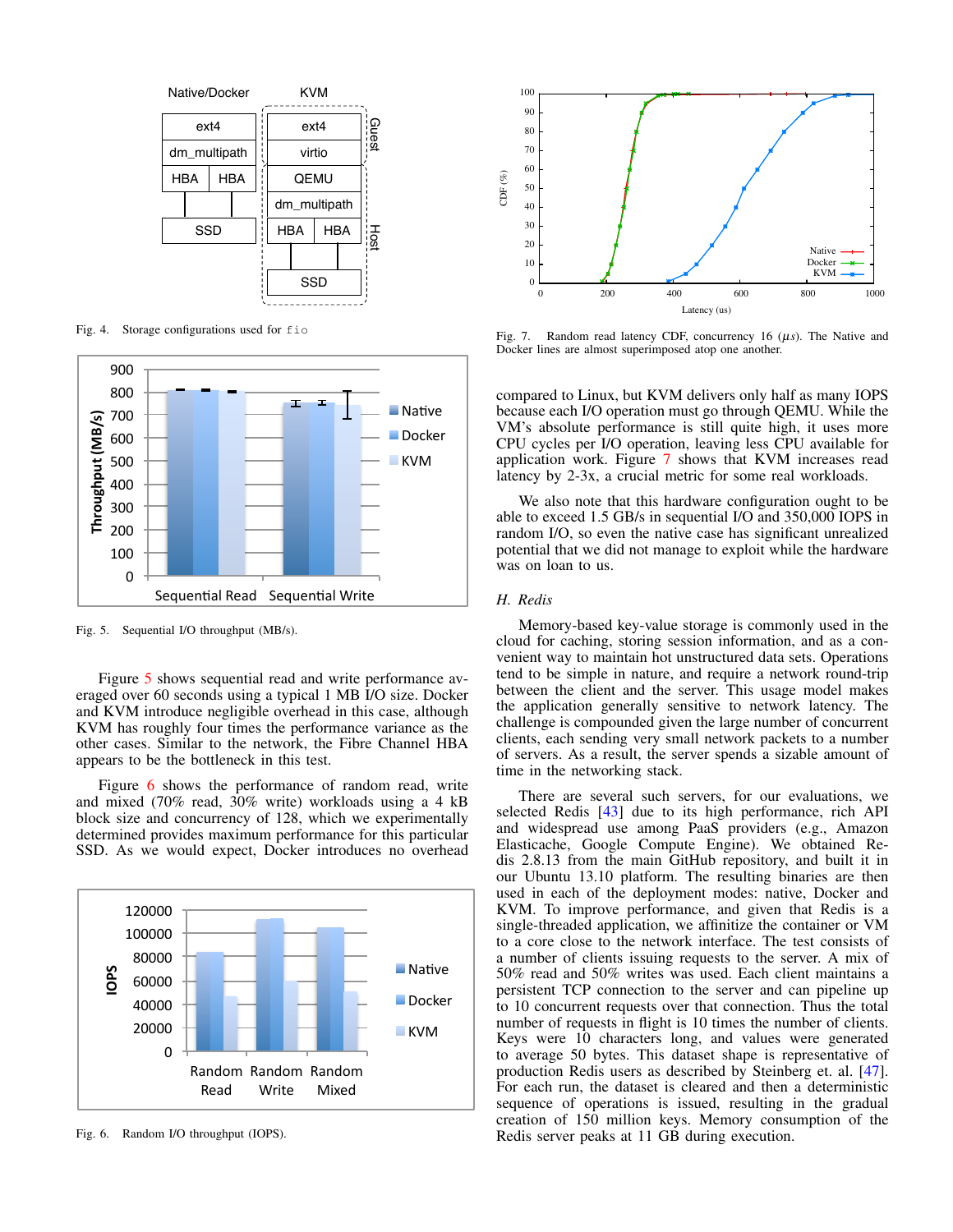

<span id="page-7-0"></span>Number of client threads<br>Fig. 8. Evaluation of NoSQL Redis performance (requests/s) on multiple deployment scenarios. Each data point is the arithmetic mean obtained from 10 runs.



<span id="page-7-1"></span>Fig. 9. Average latency (in ms) of operations on different Redis deployments. Each data point is the arithmetic mean obtained from 10 runs.

Figure [8](#page-7-0) shows the throughput (in requests per second) with respect to the number of client connections for the different deployment models. Figure [9](#page-7-1) shows the corresponding average latencies (in  $\mu s$ ) for each of the experiments. In the native deployment, the networking subsystem is quite sufficient to handle the load. So, as we scale the number of client connections, the main factor that limits the throughput of a Redis server is saturation of the CPU – note that Redis is a singlethreaded, event-based application. In our platform, that occurs quickly at around 110 k request per second. Adding more clients results in requests being queued and an increase in the average latency.

A Redis server puts a lot of pressure in the networking and memory subsystems. When using Docker with the host networking stack, we can see that both throughput and latency are virtually the same as the native case. The story is quite different when using Docker with NAT enabled as shown in Figure [1.](#page-5-0) In this case the latency introduced grows with the number of packets received over the network. Whereas it is comparable to native with 4 concurrent connections (51µ*s* or 1.05x that of native), it quickly grows once the number of connections increases (to over 1.11x with 100 connections). Additionally, NAT consumes CPU cycles, thus preventing the Redis deployment from reaching the peak performance seen by deployments with native networking stacks.

Similarly, when running in KVM, Redis appears to be network-bound. KVM adds approximately 83µ*s* of latency to every transaction. We see that the VM has lower throughput



<span id="page-7-3"></span>Number of sysbench threads<br>Fig. 10. MySQL throughput (transactions/s) vs. concurrency.

at low concurrency but asymptotically approaches native performance as concurrency increases. Beyond 100 connections, the throughput of both deployments are practically identical. This is can be explained by Little's Law; because network latency is higher under KVM, Redis needs more concurrency to fully utilize the system. This might be a problem depending on the concurrency level expected from the end user in a cloud scenario.

#### *I. MySQL*

MySQL is a popular relational database that is widely used in the cloud and typically stresses memory, IPC, filesystem, and networking subsystems. We ran the SysBench [\[6\]](#page-10-27) oltp benchmark against a single instance of MySQL 5.5.37. MySQL was configured to use InnoDB as the backend store and a 3GB cache was enabled; this cache is sufficient to cache all reads during the benchmark runs. The oltp benchmark uses a database preloaded with 2 million records and executes a fixed set of read/write transactions choosing between five SELECT queries, two UPDATE queries, a DELETE query and an INSERT. The measurements provided by SysBench are statistics of transaction latency and throughput in transactions per seconds. The number of clients was varied until saturation and ten runs were used to produce each data point. Five different configurations were measured: MySQL running normally on Linux (native), MySQL under Docker using host networking and a volume (Docker net=host volume), using a volume but normal Docker networking (Docker NAT volume), storing the database within the container filesystem (Docker NAT AUFS) and MySQL running under KVM; these different configurations are summarized in Table [III.](#page-7-2) Although MySQL accesses the fileystem, our configuration has enough cache that it performed almost no actual disk I/O, making different KVM storage options moot.

<span id="page-7-2"></span>TABLE III. MYSQL CONFIGURATIONS

| <b>Network</b><br>Storage<br>Configuration   |  |
|----------------------------------------------|--|
| (Figure 1)                                   |  |
| Native<br>Native<br>Native                   |  |
| Native<br>Native<br>Docker net=host Volume   |  |
| <b>NAT</b><br>Native<br>Docker NAT Volume    |  |
| <b>NAT</b><br>Docker NAT AUFS<br><b>AUFS</b> |  |
| virtio $+$ qcow<br><b>KVM</b><br>vhost-net   |  |

Figure [10](#page-7-3) shows transaction throughput as a function of the number of users simulated by SysBench. The right Y axis shows the loss in throughput when compared to native.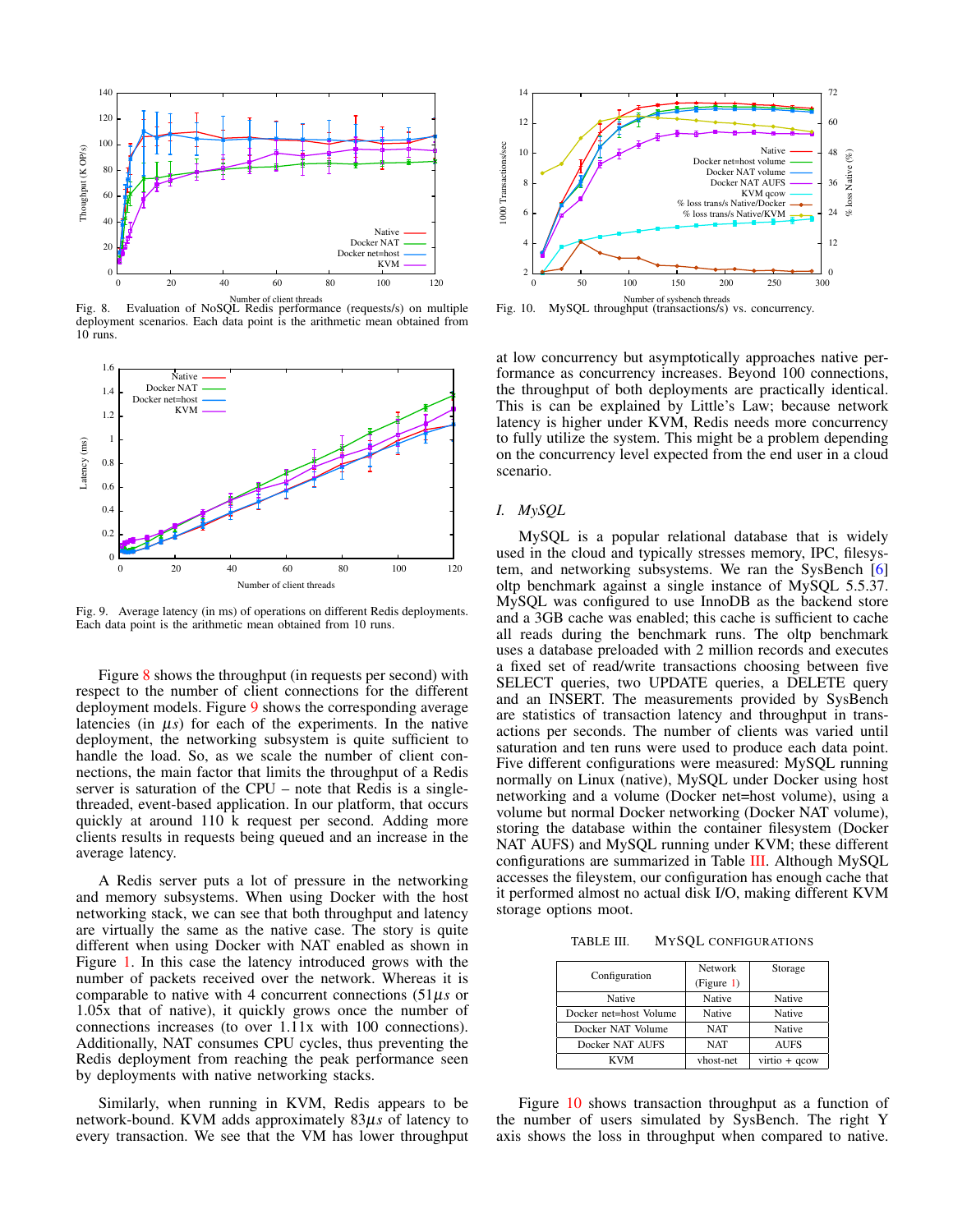

<span id="page-8-0"></span>Fig. 11. MySQL throughput (transactions/s) vs. CPU utilization.



<span id="page-8-1"></span>Number of sysbench threads<br>Fig. 12. MySQL latency (in ms) vs. concurrency.

The general shape of this curve is what we would expect: throughput increases with load until the machine is saturated, then levels off with a little loss due to contention when overloaded. Docker has similar performance to native, with the difference asymptotically approaching 2% at higher concurrency. KVM has much higher overhead, higher than 40% in all measured cases. AUFS introduces significant overhead which is not surprising since I/O is going through several layers, as seen by comparing the *Docker NAT volume* and *Docker NAT AUFS* results. The AUFS overhead demonstrates the difference between virtualizing above the filesystem, as Docker does, and virtualizing below the filesystem in the block layer, as KVM does. We tested different KVM storage protocols and found that they make no difference in performance for an in-cache workload like this test. NAT also introduces a little overhead but this workload is not network-intensive. KVM shows a interesting result where saturation was achieved in



<span id="page-8-2"></span>Fig. 13. MySQL throughput (transactions/s) vs. latency.

the network but not in the CPUs (Figure [11\)](#page-8-0). The benchmark generates a lot of small packets, so even though the network bandwidth is small, the network stack is not able to sustain the number of packets per second needed. Since the benchmark uses synchronous requests, a increase in latency also reduces throughput at a given concurrency level.

Figure [12](#page-8-1) shows latency as a function of the number of users simulated by SysBench. As expected the latency increases with load, but interestingly Docker increases the latency faster for moderate levels of load which explains the lower throughput at low concurrency levels. The expanded portion of the graph shows that native Linux is able to achieve higher peak CPU utilization and Docker is not able to achieve that same level, a difference of around 1.5%. This result shows that Docker has a small but measurable impact.

Figure [11](#page-8-0) plots throughput against CPU utilization. Comparing Figures [10](#page-7-3) through Figure [12,](#page-8-1) we note that the lower throughput for the same concurrency for Docker and Docker with NAT does not create an equivalent increase in CPU consumption. The difference in throughput is minimal when the same amount of CPU is used. The latency otherwise is not the same with Docker being substantially higher for lower values of concurrency, we credit this behavior to mutex contention. Mutex contention also prevents MySQL from fully utilizing the CPU in all cases, but it is more pronounced in the Docker case since the transactions take longer. Figure [11](#page-8-0) shows clearly that in the case of VM the limitation is not CPU but network but the overhead of KVM is apparent even at lower numbers of clients.

The throughput-latency curves in Figure [13](#page-8-2) make it easy to compare the alternatives given a target latency or throughput. One interesting aspect of this curve is the throughput reduction caused by higher context switching in several cases when more clients are introduced after saturation. Since there is more idle time in the Docker case a higher overhead does not impact throughput for the number of clients used in the benchmark.

#### *J. Discussion*

We see several general trends in these results. As we expect given their implmentations, containers and VMs impose almost no overhead on CPU and memory usage; they only impact I/O and OS interaction. This overhead comes in the form of extra cycles for each I/O operation, so small I/Os suffer much more than large ones. This overhead increases I/O latency and reduces the CPU cycles available for useful work, limiting throughput. Unfortunately, real applications often cannot batch work into large I/Os.

Docker adds several features such as layered images and NAT that make it easier to use than LXC-style raw containers, but these features come at a performance cost. Thus Docker using default settings may be no faster than KVM. Applications that are filesystem or disk intensive should bypass AUFS by using volumes. NAT overhead can be easily eliminated by using –net=host, but this gives up the benefits of network namespaces. Ultimately we believe that the model of one IP address per container as proposed by the Kubernetes project can provide flexibility and performance.

While KVM can provide very good performance, its configurability is a weakness. Good CPU performance requires careful configuration of large pages, CPU model, vCPU pinning, and cache topology; these features are poorly documented and required trial and error to configure. We advise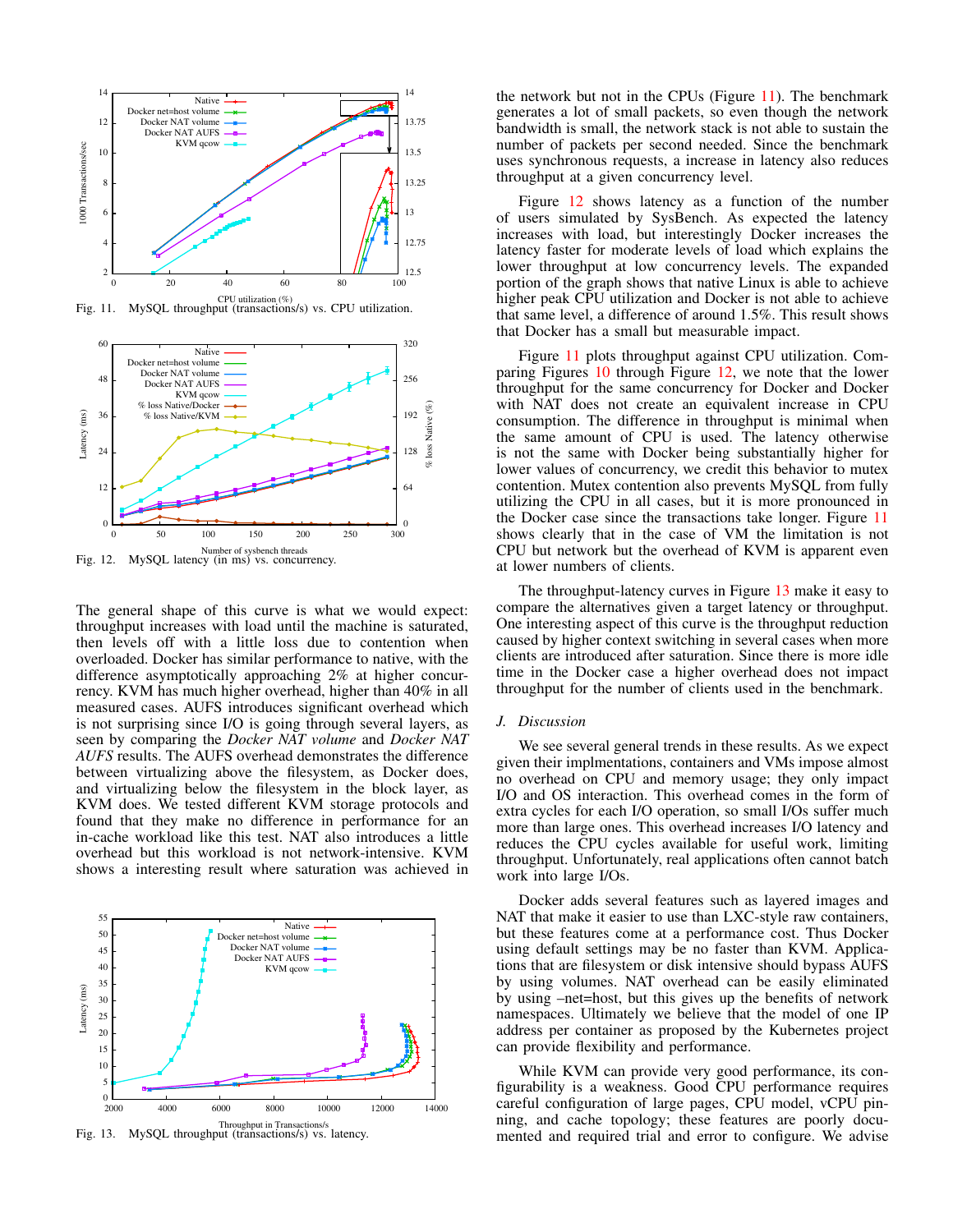readers to avoid using qemu-kvm directly and instead use libvirt since it simplifies KVM configuration. Even on the latest version of Ubuntu we were unable to get vhost-scsi to work, so there is still room for improvement. This complexity represents a barrier to entry for any aspiring cloud operator, whether public or private.

#### IV. RELATED WORK

<span id="page-9-0"></span>The Multics [\[32\]](#page-10-28) project set out to build utility computing infrastructure in the 1960s. Although Multics never saw widespread use and cloud computing couldn't take off until the Internet became widespread, the project produced ideas like the end-to-end argument [\[41\]](#page-10-29) and a set of security principles [\[42\]](#page-11-2) that are still relevant today.

Virtual machines were introduced on IBM mainframes in the 1970s  $[20]$  and then reinvented on x86 by VMware  $[38]$ in the late 1990s. Xen [\[15\]](#page-10-32) and KVM [\[25\]](#page-10-2) brought VMs to the open source world in the 2000s. The overhead of virtual machines was initially high but has been steadily reduced over the years due to hardware and software optimizations [\[25,](#page-10-2) [31\]](#page-10-3).

Operating system level virtualization also has a long history. In some sense the purpose of an operating system is to virtualize hardware resources so they may be shared, but Unix traditionally provides poor isolation due to global namespaces for the filesystem, processes, and the network. Capabilitybased OSes [\[22\]](#page-10-33) provided container-like isolation by virtue of not having any global namespaces to begin with, but they died out commercially in the 1980s. Plan 9 introduced per-process filesystem namespaces [\[34\]](#page-10-4) and bind mounts that inspired the namespace mechanism that underpins Linux containers.

The Unix chroot() feature has long been used to implement rudimentary "jails" and the BSD jails feature extends the concept. Solaris 10 introduced and heavily promoted Zones [\[37\]](#page-10-34), a modern implementation of containers, in 2004. Cloud provider Joyent has offered IaaS based on Zones since 2008, although with no effect on the overall cloud market.

Linux containers have a long and winding history. The Linux-VServer [\[46\]](#page-11-0) project was an initial implementation of "virtual private servers" in 2001 that was never merged into mainstream Linux but was used successfully in PlanetLab. The commercial product Virtuozzo and its open-source version OpenVZ [\[4\]](#page-10-35) have been used extensively for Web hosting but were also not merged into Linux. Linux finally added native containerization starting in 2007 in the form of kernel namespaces and the LXC userspace tool to manage them.

Platform as a service providers like Heroku introduced the idea of using containers to efficiently and repeatably deploy applications [\[28\]](#page-10-36). Rather than viewing a container as a virtual server, Heroku treats it more like a process with extra isolation. The resulting application containers have very little overhead, giving similar isolation as VMs but with resource sharing like normal processes. Google also pervasively adopted application containers in their internal infrastructure [\[19\]](#page-10-13). Heroku competitor DotCloud (now known as Docker Inc.) introduced Docker [\[45\]](#page-11-1) as a standard image format and management system for these application containers.

There has been extensive performance evaluation of hypervisors, but mostly compared to other hypervisors or nonvirtualized execution. [\[23,](#page-10-37) [24,](#page-10-38) [31\]](#page-10-3)

Past comparison of VMs vs. containers [\[30,](#page-10-0) [33,](#page-10-1) [44,](#page-11-7) [46,](#page-11-0) [50\]](#page-11-8) mostly used older software like Xen and out-of-tree container patches.

#### V. CONCLUSIONS AND FUTURE WORK

<span id="page-9-1"></span>Both VMs and containers are mature technology that have benefited from a decade of incremental hardware and software optimizations. In general, Docker equals or exceeds KVM performance in every case we tested. Our results show that both KVM and Docker introduce negligible overhead for CPU and memory performance (except in extreme cases). For I/Ointensive workloads, both forms of virtualization should be used carefully.

We find that KVM performance has improved considerably since its creation. Workloads that used to be considered very challenging, like line-rate 10 Gbps networking, are now possible using only a single core using 2013-era hardware and software. Even using the fastest available forms of paravirtualization, KVM still adds some overhead to every I/O operation; this overhead ranges from significant when performing small I/Os to negligible when it is amortized over large I/Os. Thus, KVM is less suitable for workloads that are latency-sensitive or have high I/O rates. These overheads significantly impact the server applications we tested.

Although containers themselves have almost no overhead, Docker is not without performance gotchas. Docker volumes have noticeably better performance than files stored in AUFS. Docker's NAT also introduces overhead for workloads with high packet rates. These features represent a tradeoff between ease of management and performance and should be considered on a case-by-case basis.

In some sense the comparison can only get worse for containers because they started with near-zero overhead and VMs have gotten faster over time. If containers are to be widely adopted they must provide advantages other than steady-state performance. We believe the combination of convenience, faster deployment, elasticity, and performance is likely to become compelling in the near future.

Our results can give some guidance about how cloud infrastructure should be built. Conventional wisdom (to the extent such a thing exists in the young cloud ecosystem) says that IaaS is implemented using VMs and PaaS is implemented using containers. We see no technical reason why this must be the case, especially in cases where container-based IaaS can offer better performance or easier deployment. Containers can also eliminate the distinction between IaaS and "bare metal" non-virtualized servers [\[10,](#page-10-39) [26\]](#page-10-40) since they offer the control and isolation of VMs with the performance of bare metal. Rather than maintaining different images for virtualized and nonvirtualized servers, the same Docker image could be efficiently deployed on anything from a fraction of a core to an entire machine.

We also question the practice of deploying containers inside VMs, since this imposes the performance overheads of VMs while giving no benefit compared to deploying containers directly on non-virtualized Linux. If one must use a VM, running it inside a container can create an extra layer of security since an attacker who can exploit QEMU would still be inside the container.

Although today's typical servers are NUMA, we believe that attempting to exploit NUMA in the cloud may be more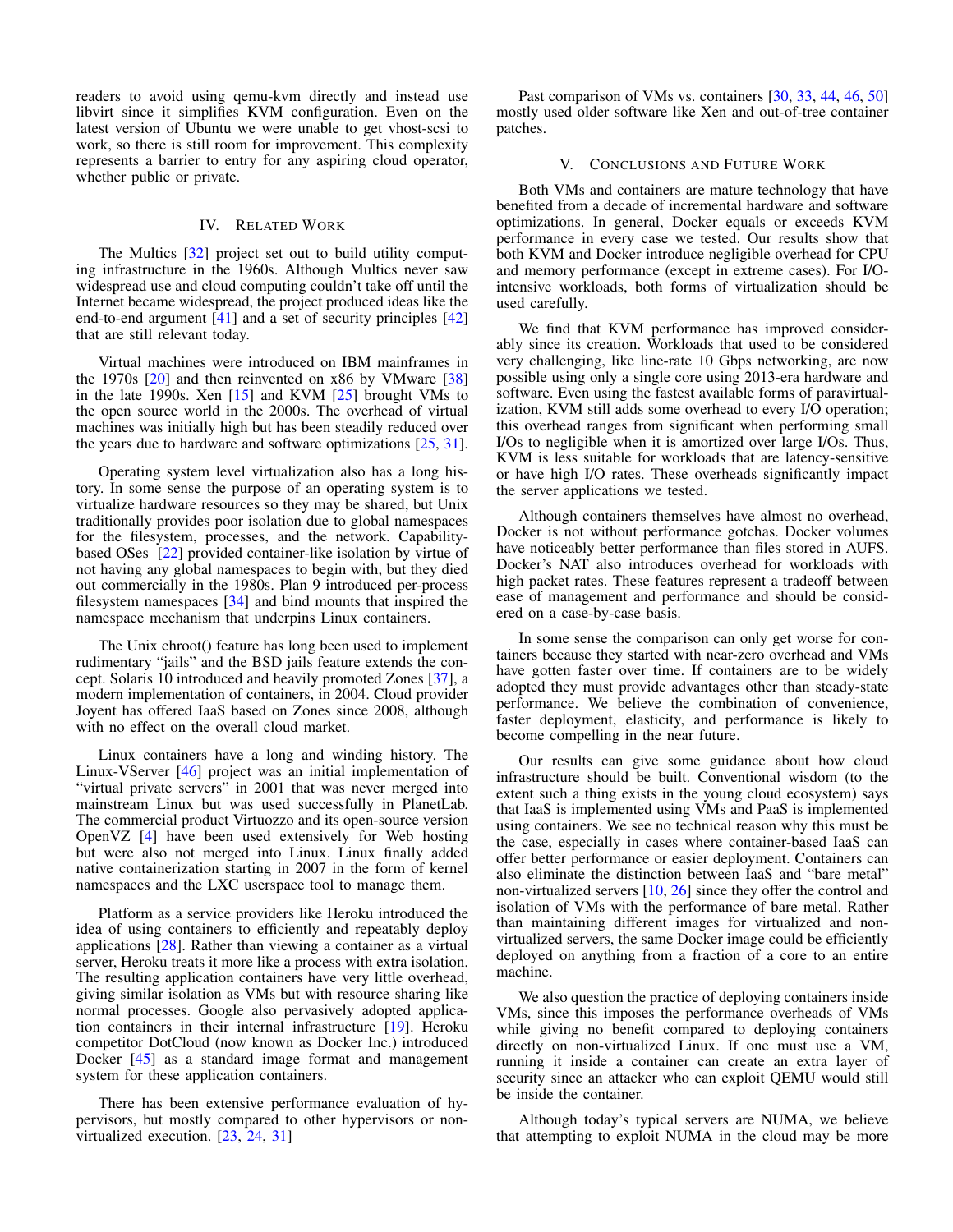effort than it is worth. Limiting each workload to a single socket greatly simplifies performance analysis and tuning. Given that cloud applications are generally designed to scale out and the number of cores per socket increases over time, the unit of scaling should probably be the socket rather than the server. This is also a case against bare metal, since a server running one container per socket may actually be faster than spreading the workload across sockets due to the reduced cross-traffic.

In this paper we created single VMs or containers that consumed a whole server; in the cloud it is more common to divide servers into smaller units. This leads to several additional topics worthy of investigation: performance isolation when multiple workloads run on the same server, live resizing of containers and VMs, tradeoffs between scale-up and scaleout, and tradeoffs between live migration and restarting.

#### SOURCE CODE

The scripts to run the experiments from this paper are available at [https://github.com/thewmf/kvm-docker-comparison.](https://github.com/thewmf/kvm-docker-comparison)

#### ACKNOWLEDGEMENTS

This work was supported in part by the Office of Science, United States Department of Energy under award number DE-SC0007103.

We thank our manager Karthick Rajamani for his comments on drafts of this paper.

#### LAWYERS MADE US INCLUDE THIS

IBM, the IBM logo, and ibm.com are trademarks or registered trademarks of International Business Machines Corp., registered in many jurisdictions worldwide. Other product and service names might be trademarks of IBM or other companies. A current list of IBM trademarks is available on the Web at "Copyright and trademark information" at [http://www.ibm.com/legal/copytrade.shtml.](http://www.ibm.com/legal/copytrade.shtml)

#### **REFERENCES**

- <span id="page-10-20"></span>[1] Checkpoint/Restore In Userspace. [http://criu.org/.](http://criu.org/)
- <span id="page-10-17"></span>[2] Cloud Foundry Warden documentation. [http://docs.cloudfoundry.org/](http://docs.cloudfoundry.org/concepts/architecture/warden.html) [concepts/architecture/warden.html.](http://docs.cloudfoundry.org/concepts/architecture/warden.html)
- <span id="page-10-24"></span>[3] Intel Math Kernel Library—LINPACK Download. [https://software.intel.](https://software.intel.com/en-us/articles/intel-math-kernel-library-linpack-download) [com/en-us/articles/intel-math-kernel-library-linpack-download.](https://software.intel.com/en-us/articles/intel-math-kernel-library-linpack-download)
- <span id="page-10-35"></span>[4] OpenVZ. [http://openvz.org/.](http://openvz.org/)
- <span id="page-10-15"></span>[5] Secure Computing Mode support: "seccomp". [http:](http://git.kernel.org/cgit/linux/kernel/git/tglx/history.git/commit/?id=d949d0ec9c601f2b148bed3cdb5f87c052968554) [//git.kernel.org/cgit/linux/kernel/git/tglx/history.git/commit/?id=](http://git.kernel.org/cgit/linux/kernel/git/tglx/history.git/commit/?id=d949d0ec9c601f2b148bed3cdb5f87c052968554) [d949d0ec9c601f2b148bed3cdb5f87c052968554.](http://git.kernel.org/cgit/linux/kernel/git/tglx/history.git/commit/?id=d949d0ec9c601f2b148bed3cdb5f87c052968554)
- <span id="page-10-27"></span>[6] Sysbench benchmark. [https://launchpad.net/sysbench.](https://launchpad.net/sysbench)
- <span id="page-10-25"></span>[7] The "nuttcp" Network Performance Measurement Tool. [http://www.](http://www.nuttcp.net/) [nuttcp.net/.](http://www.nuttcp.net/)
- <span id="page-10-8"></span>Virtualization Overview. [http://www.vmware.com/pdf/virtualization.pdf.](http://www.vmware.com/pdf/virtualization.pdf)
- <span id="page-10-7"></span>Ken Project Software Overview. [http://wiki.xen.org/wiki/Xen](http://wiki.xen.org/wiki/Xen_Overview)\_Overview.
- <span id="page-10-39"></span>[10] SoftLayer introduces bare metal cloud. [http://www.softlayer.com/press/](http://www.softlayer.com/press/release/96/softlayer-introduces-bare-metal-cloud) [release/96/softlayer-introduces-bare-metal-cloud,](http://www.softlayer.com/press/release/96/softlayer-introduces-bare-metal-cloud) Oct 2009.<br>PXZ—parallel LZMA compressor using liblzma. https://inovy.
- <span id="page-10-21"></span>[11] PXZ—parallel LZMA compressor using liblzma. [fedorapeople.org/pxz/,](https://jnovy.fedorapeople.org/pxz/) 2012.
- <span id="page-10-18"></span>[12] Advanced multi layered unification filesystem. [http://aufs.sourceforge.](http://aufs.sourceforge.net) [net,](http://aufs.sourceforge.net) 2014.<br>[13] Jens Axboe.
- <span id="page-10-26"></span>Flexible IO Tester. [http://git.kernel.dk/?p=fio.git;a=](http://git.kernel.dk/?p=fio.git;a=summary) [summary.](http://git.kernel.dk/?p=fio.git;a=summary)<br>[14] Ari Balogh.
- <span id="page-10-11"></span>Google Compute Engine is now generally available with expanded OS support, transparent maintenance, and lower prices. http://googledevelopers.blogspot.com/2013/12/ [http://googledevelopers.blogspot.com/2013/12/](http://googledevelopers.blogspot.com/2013/12/google-compute-engine-is-now-generally.html) [google-compute-engine-is-now-generally.html,](http://googledevelopers.blogspot.com/2013/12/google-compute-engine-is-now-generally.html) Dec 2013.
- <span id="page-10-32"></span>[15] Paul Barham, Boris Dragovic, Keir Fraser, Steven Hand, Tim Harris, Alex Ho, Rolf Neugebauer, Ian Pratt, and Andrew Warfield. Xen and the

art of virtualization. In *Proceedings of the Nineteenth ACM Symposium on Operating Systems Principles*, SOSP '03, pages 164–177, New York, NY, USA, 2003.

- <span id="page-10-9"></span>[16] Fabrice Bellard. QEMU, a fast and portable dynamic translator. In *Proceedings of the Annual Conference on USENIX Annual Technical Conference*, ATEC '05, pages 41–41, Berkeley, CA, USA, 2005. USENIX Association.
- <span id="page-10-5"></span>[17] E. W. Biederman. Multiple instances of the global Linux namespaces. In *Proceedings of the 2006 Ottawa Linux Symposium*, 2006.
- <span id="page-10-12"></span>[18] Matthias Bolte, Michael Sievers, Georg Birkenheuer, Oliver Niehörster, and André Brinkmann. Non-intrusive virtualization management using libvirt. In *Proceedings of the Conference on Design, Automation and Test in Europe*, DATE '10, pages 574–579. European Design and Automation Association, 2010.
- <span id="page-10-13"></span>[19] Eric Brewer. Robust containers. [http://www.slideshare.net/dotCloud/](http://www.slideshare.net/dotCloud/eric-brewer-dockercon-keynote) [eric-brewer-dockercon-keynote,](http://www.slideshare.net/dotCloud/eric-brewer-dockercon-keynote) June 2014.
- <span id="page-10-30"></span>[20] R. J. Creasy. The origin of the VM/370 time-sharing system. *IBM Journal of Research and Development*, 25(5):483–490, Sep 1981.
- <span id="page-10-23"></span>[21] J. Dongarra and P. Luszczek. Introduction to the HPCChallenge Benchmark Suite. Technical report, ICL Technical Report, 10 2005. ICL-UT-05-01.
- <span id="page-10-33"></span>[22] Norman Hardy. KeyKOS architecture. *SIGOPS Oper. Syst. Rev.*, 19(4):8– 25, October 1985.
- <span id="page-10-37"></span>[23] Nikolaus Huber, Marcel von Quast, Michael Hauck, and Samuel Kounev. Evaluating and modeling virtualization performance overhead for cloud environments. In *CLOSER*, pages 563–573, 2011.
- <span id="page-10-38"></span>[24] Jinho Hwang, Sai Zeng, F.Y. Wu, and T. Wood. A component-based performance comparison of four hypervisors. In *Integrated Network Management (IM 2013), 2013 IFIP/IEEE International Symposium on*, pages 269–276, May 2013.
- <span id="page-10-2"></span>[25] Avi Kivity, Yaniv Kamay, Dor Laor, Uri Lublin, and Anthony Liguori. KVM: the Linux virtual machine monitor. In *Proceedings of the Linux Symposium*, volume 1, pages 225–230, Ottawa, Ontario, Canada, June 2007.
- <span id="page-10-40"></span>[26] Ev Kontsevoy. OnMetal: The right way to scale. [http://www.rackspace.](http://www.rackspace.com/blog/onmetal-the-right-way-to-scale/) [com/blog/onmetal-the-right-way-to-scale/,](http://www.rackspace.com/blog/onmetal-the-right-way-to-scale/) June 2014.
- <span id="page-10-14"></span>[27] Fabio Kung. Memory inside Linux containers. [http://fabiokung.com/](http://fabiokung.com/2014/03/13/memory-inside-linux-containers/) [2014/03/13/memory-inside-linux-containers/,](http://fabiokung.com/2014/03/13/memory-inside-linux-containers/) March 2014.
- <span id="page-10-36"></span>[28] James Lindenbaum. Deployment that just works. [https://blog.heroku.](https://blog.heroku.com/archives/2009/3/3/deployment_that_just_works) [com/archives/2009/3/3/deployment](https://blog.heroku.com/archives/2009/3/3/deployment_that_just_works)\_that\_just\_works, Mar 2009.
- <span id="page-10-22"></span>[29] Matt Mahoney. Large text compression benchmark. [http://mattmahoney.](http://mattmahoney.net/dc/textdata.html) [net/dc/textdata.html,](http://mattmahoney.net/dc/textdata.html) 2011.
- <span id="page-10-0"></span>[30] Jeanna Neefe Matthews, Wenjin Hu, Madhujith Hapuarachchi, Todd Deshane, Demetrios Dimatos, Gary Hamilton, Michael McCabe, and James Owens. Quantifying the performance isolation properties of virtualization systems. In *Proceedings of the 2007 Workshop on Experimental Computer Science*, ExpCS '07, 2007.
- <span id="page-10-3"></span>[31] Richard McDougall and Jennifer Anderson. Virtualization performance: Perspectives and challenges ahead. *SIGOPS Oper. Syst. Rev.*, 44(4):40– 56, December 2010.
- <span id="page-10-28"></span>[32] Elliott I. Organick. *The Multics system: an examination of its structure*. MIT Press, 1972.
- <span id="page-10-1"></span>[33] Pradeep Padala, Xiaoyun Zhu, Zhikui Wang, Sharad Singhal, Kang G Shin, et al. Performance evaluation of virtualization technologies for server consolidation. *HP Labs Technical Report*, 2007.
- <span id="page-10-4"></span>[34] Rob Pike, Dave Presotto, Ken Thompson, Howard Trickey, and Phil Winterbottom. The Use of Name Spaces in Plan 9. In *Proceedings of the 5th Workshop on ACM SIGOPS European Workshop: Models and Paradigms for Distributed Systems Structuring*, pages 1–5, 1992.
- <span id="page-10-16"></span>[35] Lennart Poettering, Kay Sievers, and Thorsten Leemhuis. Control centre: The systemd Linux init system. [http://www.h-online.com/open/](http://www.h-online.com/open/features/Control-Centre-The-systemd-Linux-init-system-1565543.html) [features/Control-Centre-The-systemd-Linux-init-system-1565543.html,](http://www.h-online.com/open/features/Control-Centre-The-systemd-Linux-init-system-1565543.html) May 2012.
- <span id="page-10-6"></span>[36] Gerald J. Popek and Robert P. Goldberg. Formal requirements for virtualizable third generation architectures. *Commun. ACM*, 17(7):412– 421, July 1974.
- <span id="page-10-34"></span>[37] Daniel Price and Andrew Tucker. Solaris Zones: Operating system support for consolidating commercial workloads. In *LISA*, volume 4, pages 241–254, 2004.
- <span id="page-10-31"></span>[38] M. Rosenblum and T. Garfinkel. Virtual machine monitors: current technology and future trends. *Computer*, 38(5):39–47, May 2005.<br>[39] Boden Russell. **KVM** and Docker LXC Benchma
- <span id="page-10-19"></span>Boden Russell. KVM and Docker LXC Benchmarking<br>with OpenStack. http://bodenr.blogspot.com/2014/05/ [http://bodenr.blogspot.com/2014/05/](http://bodenr.blogspot.com/2014/05/kvm-and-docker-lxc-benchmarking-with.html) [kvm-and-docker-lxc-benchmarking-with.html,](http://bodenr.blogspot.com/2014/05/kvm-and-docker-lxc-benchmarking-with.html) May 2014.
- <span id="page-10-10"></span>[40] Rusty Russell. Virtio: Towards a de-facto standard for virtual I/O devices. *SIGOPS Oper. Syst. Rev.*, 42(5):95–103, July 2008.
- <span id="page-10-29"></span>[41] J. H. Saltzer, D. P. Reed, and D. D. Clark. End-to-end arguments in system design. *ACM Trans. Computer Systems*, 2(4):277–288, November 1984.